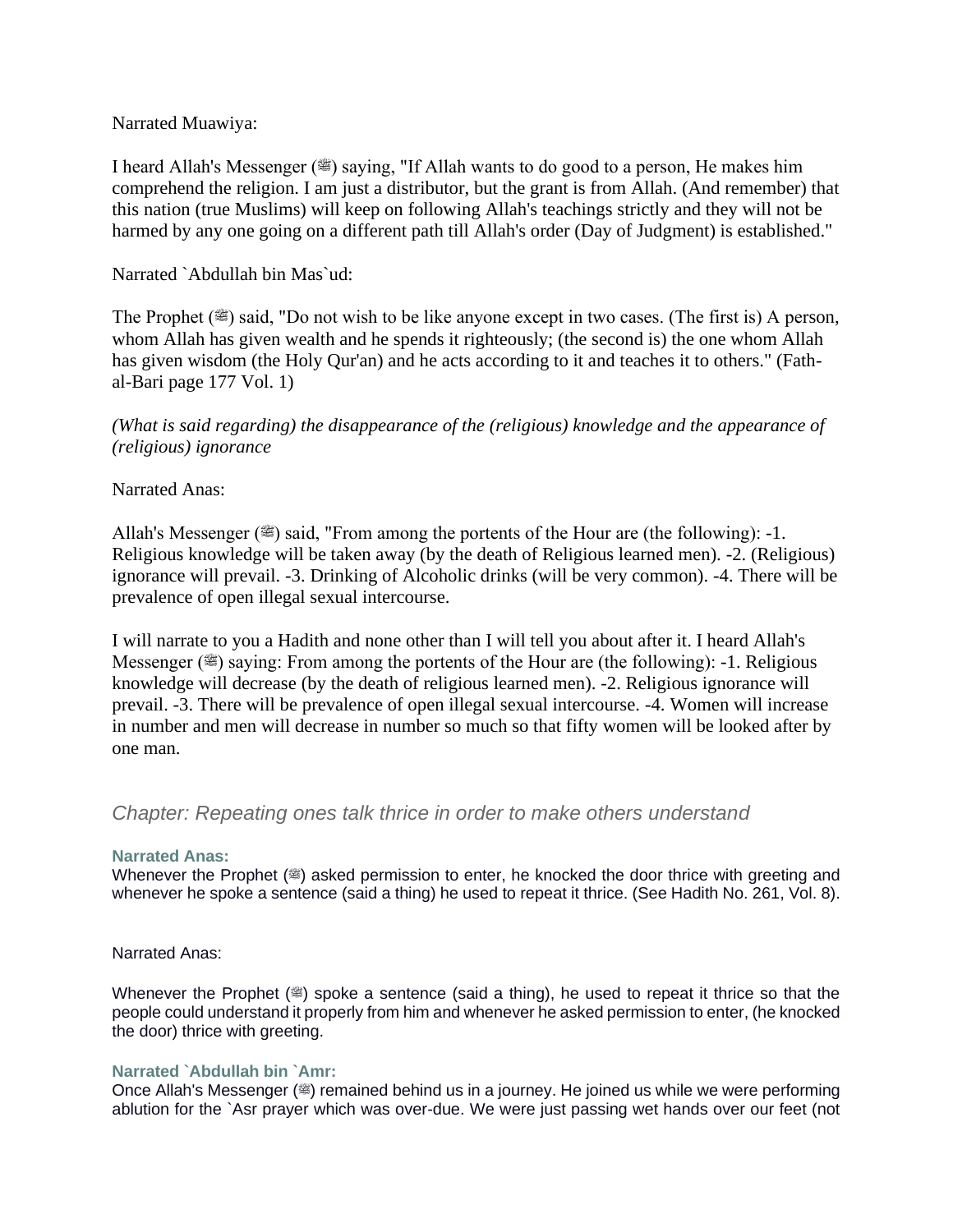washing them properly) so the Prophet (s) addressed us in a loud voice and said twice or thrice, "Save your heels from the fire."

#### **Narrated `Abdullah bin `Amr bin Al-`As:**

I heard Allah's Messenger (3) saying, "Allah does not take away the knowledge, by taking it away from (the hearts of) the people, but takes it away by the death of the religious learned men till when none of the (religious learned men) remains, people will take as their leaders ignorant persons who when consulted will give their verdict without knowledge. So they will go astray and will lead the people astray."

#### **Narrated `Abdullah bin Az-Zubair:**

I said to my father, 'I do not hear from you any narration (Hadith) of Allah s Apostle as I hear (his narration) from so and so?" Az-Zubair replied. l was always with him (the Prophet) and I heard him saying "Whoever tells a lie against me (intentionally) then (surely) let him occupy, his seat in Hellfire.

#### **Narrated Anas:**

The fact which stops me from narrating a great number of Hadiths to you is that the Prophet ( $\equiv$ ) said: "Whoever tells a lie against me intentionally, then (surely) let him occupy his seat in Hell-fire."

#### **Narrated Salama:**

I heard the Prophet ( $\equiv$ ) saying, "Whoever (intentionally) ascribes to me what I have not said then (surely) let him occupy his seat in Hell-fire."

Narrated Abu Huraira:

The Prophet ( $\equiv$ ) said, "Name yourselves with my name (use my name) but do not name yourselves with my Kunya name (i.e. Abul Qasim). And whoever sees me in a dream then surely he has seen me for Satan cannot impersonate me. And whoever tells a lie against me (intentionally), then (surely) let him occupy his seat in Hell-fire."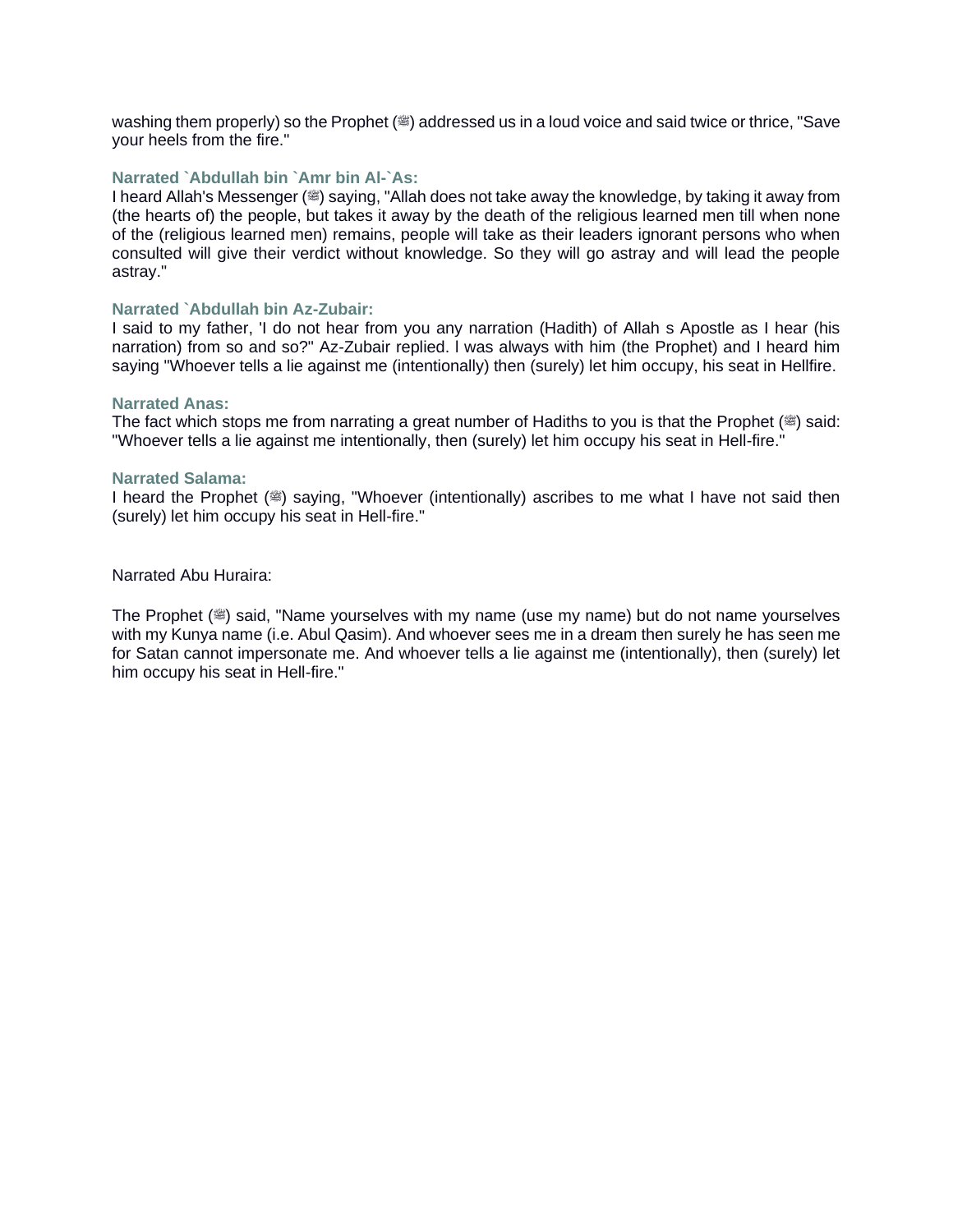#### *References:*

| Reference : Sahih al-Bukhari 110                                |  |                        |                                                              |                                                              |  |  |
|-----------------------------------------------------------------|--|------------------------|--------------------------------------------------------------|--------------------------------------------------------------|--|--|
| In-book reference : Book 3, Hadith 52                           |  |                        |                                                              |                                                              |  |  |
|                                                                 |  |                        |                                                              | USC-MSA web (English) reference : Vol. 1, Book 3, Hadith 110 |  |  |
| (deprecated numbering scheme)                                   |  |                        |                                                              |                                                              |  |  |
| Reference : Sahih al-Bukhari 109                                |  |                        |                                                              |                                                              |  |  |
| In-book reference : Book 3, Hadith 51                           |  |                        |                                                              |                                                              |  |  |
|                                                                 |  |                        |                                                              | USC-MSA web (English) reference : Vol. 1, Book 3, Hadith 109 |  |  |
| (deprecated numbering scheme)                                   |  |                        |                                                              |                                                              |  |  |
|                                                                 |  |                        |                                                              |                                                              |  |  |
| Reference : Sahih al-Bukhari 108                                |  |                        |                                                              |                                                              |  |  |
| In-book reference : Book 3, Hadith 50                           |  |                        |                                                              |                                                              |  |  |
| USC-MSA web (English) reference : Vol. 1, Book 3, Hadith 108    |  |                        |                                                              |                                                              |  |  |
| (deprecated numbering scheme)                                   |  |                        |                                                              |                                                              |  |  |
| Reference : Sahih al-Bukhari 107                                |  |                        |                                                              |                                                              |  |  |
| In-book reference : Book 3, Hadith 49                           |  |                        |                                                              |                                                              |  |  |
|                                                                 |  |                        | USC-MSA web (English) reference : Vol. 1, Book 3, Hadith 107 |                                                              |  |  |
| (deprecated numbering scheme)                                   |  |                        |                                                              |                                                              |  |  |
|                                                                 |  |                        |                                                              |                                                              |  |  |
| Reference                                                       |  | : Sahih al-Bukhari 100 |                                                              |                                                              |  |  |
| In-book reference : Book 3, Hadith 42                           |  |                        |                                                              |                                                              |  |  |
| USC-MSA web (English) reference<br>: Vol. 1, Book 3, Hadith 100 |  |                        |                                                              |                                                              |  |  |
| (deprecated numbering scheme)                                   |  |                        |                                                              |                                                              |  |  |

Reference : Sahih al-Bukhari 96